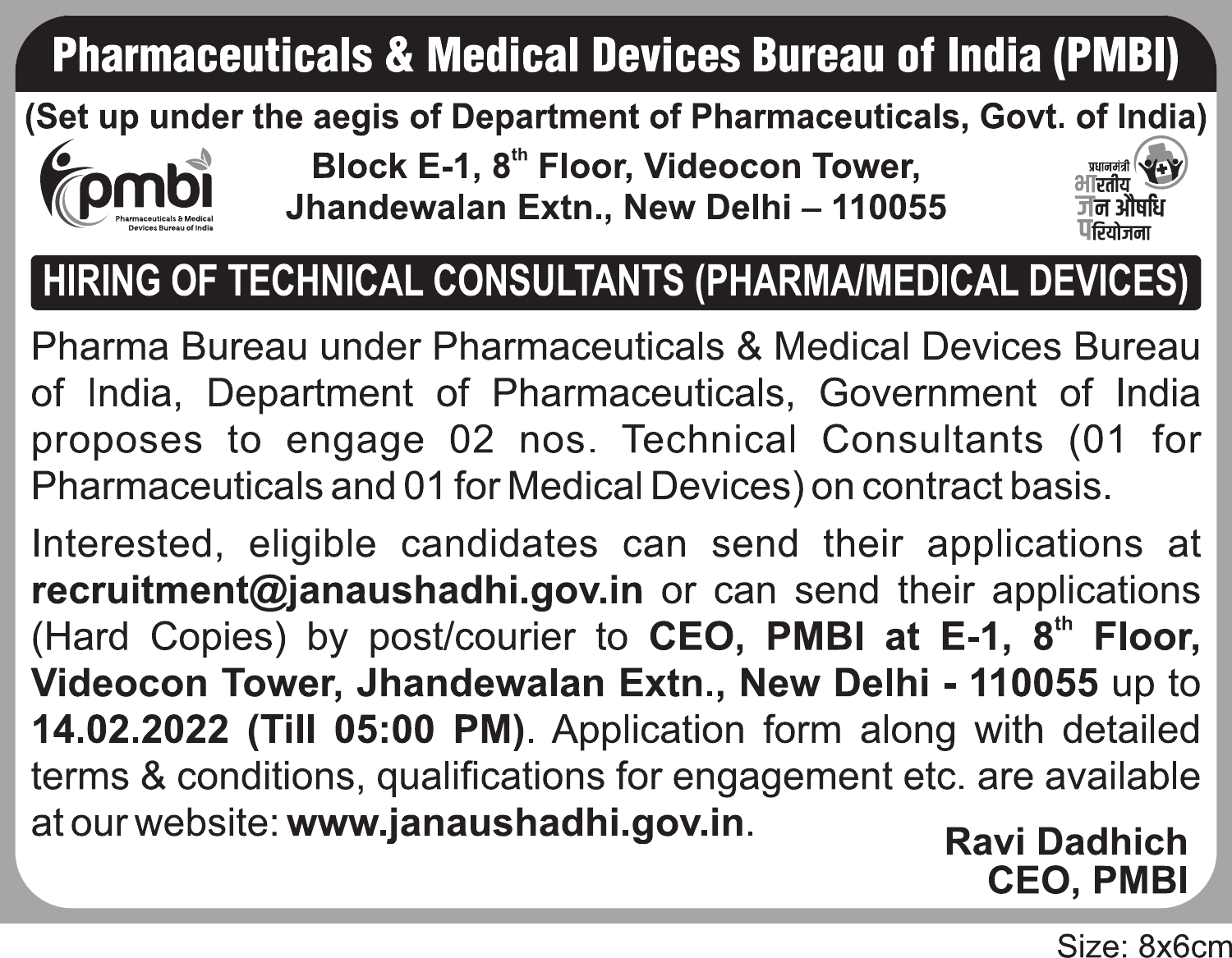# PHARMACEUTICALS & MEDICAL DEVICES BUREAU OF INDIA (PMBI)

(Set up under the aegis of Department of Pharmaceuticals, Govt. of India) pmbi E-1, 8th Floor, Videocon Tower, Jhandewalan Extn., New Delhi – 110055

# HIRING OF TECHNICAL CONSULTANTS (PHARMA/MEDICAL DEVICES)

Pharma Bureau under Pharmaceuticals & Medical Devices Bureau of India, Department of Pharmaceuticals, Government of India proposes to engage 02 nos. Technical Consultants (01 for Pharmaceuticals and 01 for Medical Devices) on contract basis.

Interested, eligible candidates can send their applications at recruitment@janaushadhi.gov.in or can send their applications (Hard Copies) by post/courier to CEO, PMBI at E-1, 8th Floor, Videocon Tower, Jhandewalan Extn., New Delhi - 110055 up to 14.02.2022 (Till 05:00 PM). Application form along with detailed terms & conditions, qualifications for engagement etc. are available at our website: www.janaushadhi.gov.in .

> Ravi Dadhich CEO, PMBI

गारताय<br>गन औषधि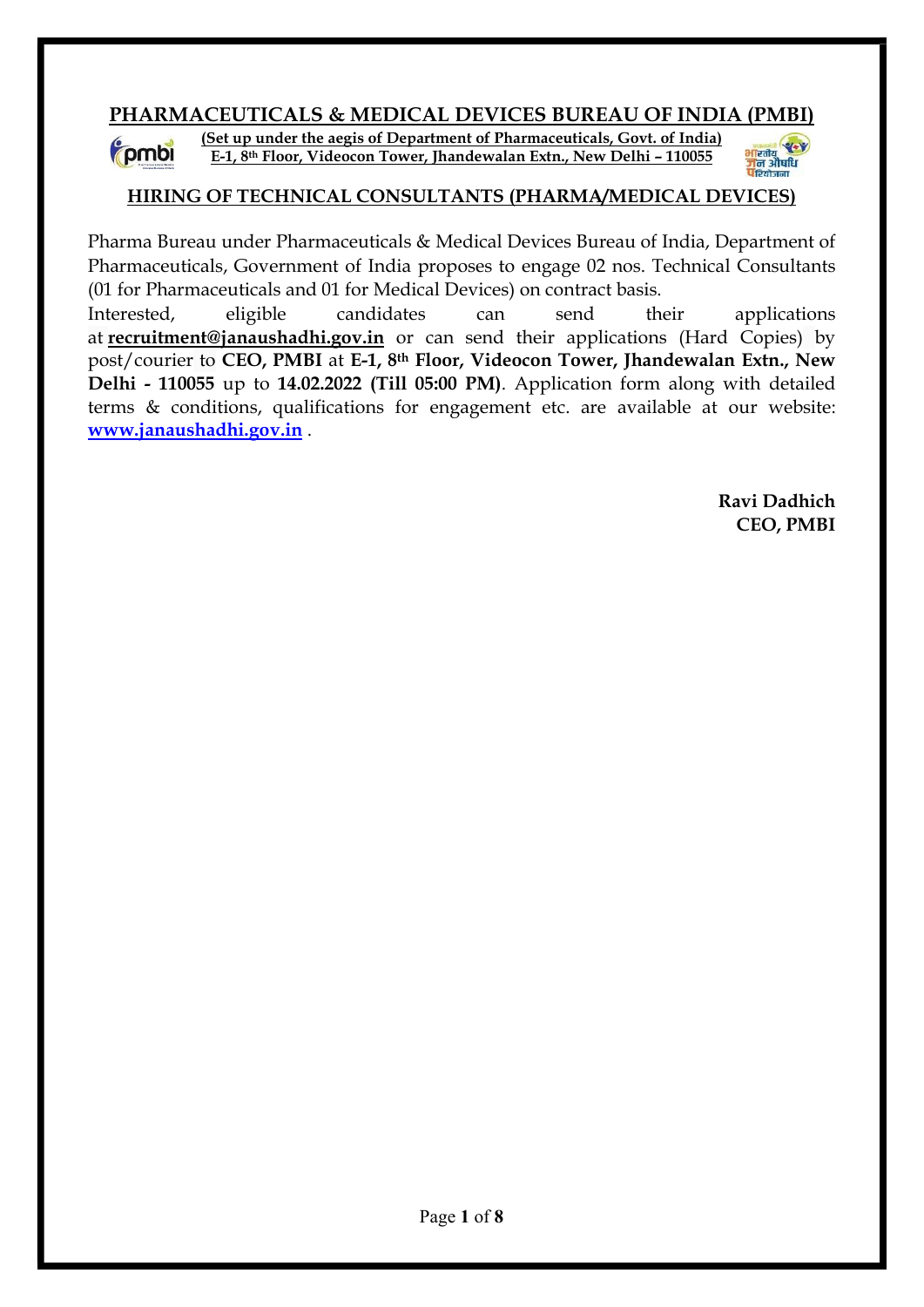| <b>JOB DESCRIPTION SHEET</b>      |                                                                                                             |  |  |  |  |  |  |
|-----------------------------------|-------------------------------------------------------------------------------------------------------------|--|--|--|--|--|--|
| 1.<br><b>IDENTIFICATION DATA:</b> |                                                                                                             |  |  |  |  |  |  |
| <b>JOB TITLE:</b>                 | TECHNICAL CONSULTANT [PHARMA] - 01 NO.                                                                      |  |  |  |  |  |  |
| <b>DEPARTMENT:</b>                | PHARMA BUREAU.                                                                                              |  |  |  |  |  |  |
|                                   | DEPARTMENT OF PHARMACEUTICALS.                                                                              |  |  |  |  |  |  |
|                                   | MINISTRY OF CHEMICALS AND FERTILIZERS.                                                                      |  |  |  |  |  |  |
|                                   |                                                                                                             |  |  |  |  |  |  |
| 2.<br><b>JOB SUMMARY:</b>         |                                                                                                             |  |  |  |  |  |  |
|                                   | THE TECHNICAL CONSULTANT WILL WORK IN PHARMA BUREAU IN STRENGTHENING THE                                    |  |  |  |  |  |  |
|                                   | PHARMACEUTICALS SECTOR TO POSITION INDIA AS A FAVOURABLE INVESTMENT AND                                     |  |  |  |  |  |  |
|                                   | MANUFACTURING DESTINATION. THE PERSON SHOULD ALSO BE VERY CREATIVE BY HAVING AN                             |  |  |  |  |  |  |
|                                   | EXPERIENCE IN PHARMACEUTICAL OR COGNATE SECTOR AND SHOULD BE ABLE TO NEW BRING                              |  |  |  |  |  |  |
|                                   | IDEAS FOR SECTORAL AND INSTITUTIONAL DEVELOPMENT.                                                           |  |  |  |  |  |  |
|                                   |                                                                                                             |  |  |  |  |  |  |
| 3.                                | MINIMUM JOB REQUIREMENTS {JOB SPECIFICATIONS}: -                                                            |  |  |  |  |  |  |
| <b>EDUCATION:</b>                 |                                                                                                             |  |  |  |  |  |  |
| ESSENTIAL.                        | A MASTER DEGREE IN PHARMACY FROM ANY RECOGNIZED                                                             |  |  |  |  |  |  |
|                                   | UNIVERSITY-NATIONAL OR FOREIGN.                                                                             |  |  |  |  |  |  |
| DESIRABLE.                        | PERSONS WITH M. PHIL OR ADDITIONAL QUALIFICATIONS, RESEARCH                                                 |  |  |  |  |  |  |
|                                   | EXPERIENCE, PUBLISHED PAPERS AND POST QUALIFICATION                                                         |  |  |  |  |  |  |
|                                   | EXPERIENCE IN THE RELEVANT FIELD WOULD BE PREFERRED.                                                        |  |  |  |  |  |  |
| AGE:                              | MAXIMUM AGE LIMIT SHOULD NOT BE ABOVE 40 YEARS AS ON                                                        |  |  |  |  |  |  |
|                                   | 01.12.2021.                                                                                                 |  |  |  |  |  |  |
|                                   |                                                                                                             |  |  |  |  |  |  |
| <b>EXPERIENCE:</b>                | 4 YEARS POST QUALIFICATION WORK EXPERIENCE IN THE FIELD OF                                                  |  |  |  |  |  |  |
|                                   | PHARMA REGULATORY AFFAIRS / PHARMA PRICING / PHARMA                                                         |  |  |  |  |  |  |
|                                   | PRODUCTION / PHARMA DATA ANALYSIS / DRUG DELIVERY AND                                                       |  |  |  |  |  |  |
|                                   | RESEARCH IN THE FIELD OF PHARMACEUTICALS AND RELATED SUBJECT                                                |  |  |  |  |  |  |
| <b>ABILITIES:</b>                 | MUST HAVE IN-DEPTH KNOWLEDGE OF SECTORS OR SUB-SECTORS.                                                     |  |  |  |  |  |  |
|                                   | EXCELLENT COMMUNICATION AND WRITING SKILLS                                                                  |  |  |  |  |  |  |
|                                   | RESEARCH AND ANALYTICAL SKILLS.                                                                             |  |  |  |  |  |  |
|                                   | <b>GOOD KNOWLEDGE OF WORKING IN MS OFFICE</b>                                                               |  |  |  |  |  |  |
| <b>REMUNERATION:</b>              | MONTHLY REMUNERATION OF RS. 80,000/- TO RS. 1,45,000/- WILL BE                                              |  |  |  |  |  |  |
|                                   | PAYBLE. THE ACTUAL REMUNERATION WILL BE DECIDED BY THE<br>THE.                                              |  |  |  |  |  |  |
|                                   | SELECTION COMMITTEE<br>AFTER CONSULTATIONS WITH<br>APPLICANTS CONSIDERING HIS/HER DOMAIN SPECIALIZATION AND |  |  |  |  |  |  |
|                                   | YEARS OF EXPERIENCE IN THE RELEVANT FIELD.                                                                  |  |  |  |  |  |  |
| <b>APPLICATION FEE:</b>           | NIL.                                                                                                        |  |  |  |  |  |  |

\* \* \* \* \*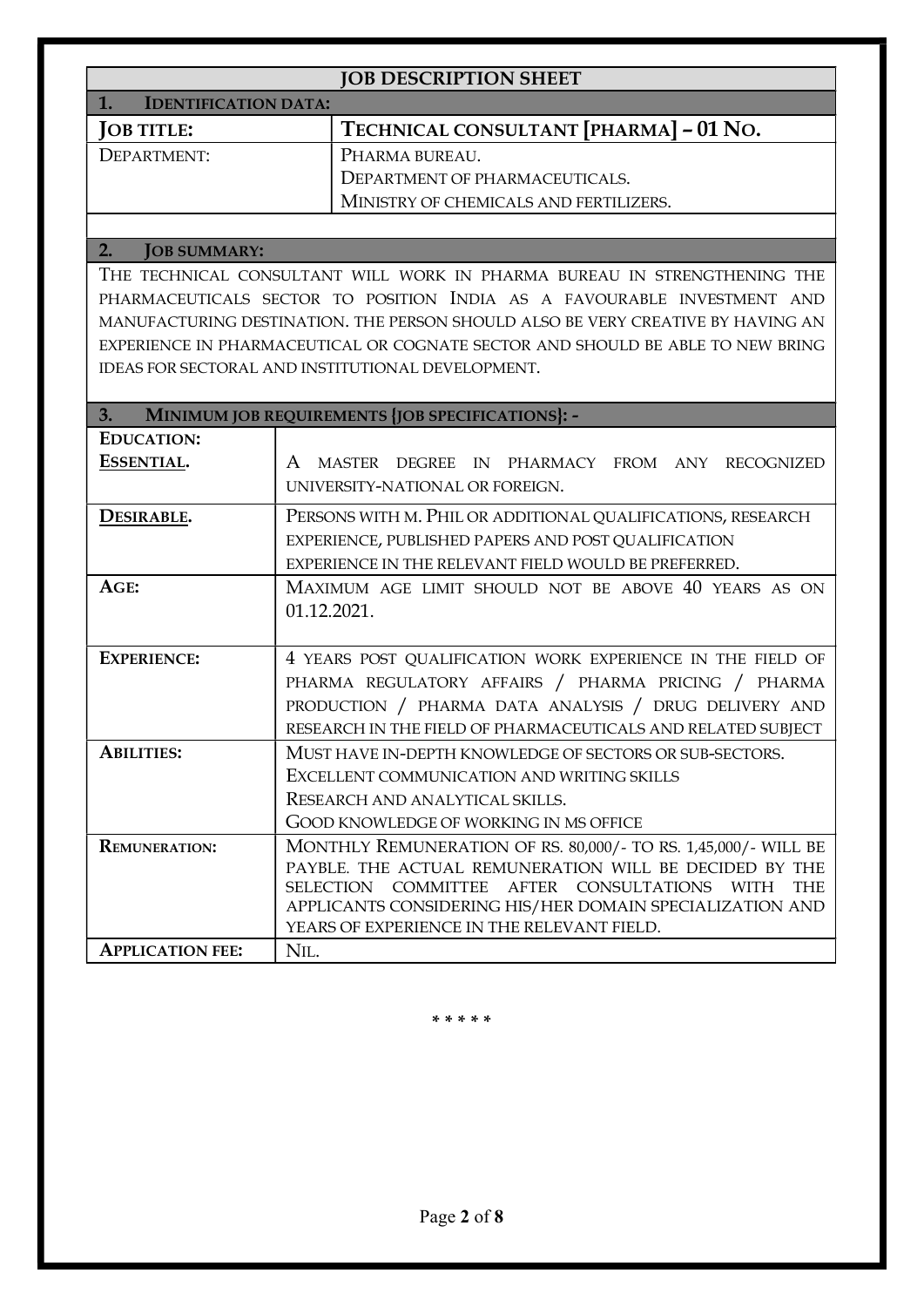| 1.<br><b>IDENTIFICATION DATA:</b><br>TECHNICAL CONSULTANT [MEDICAL DEVICE] - 01<br><b>JOB TITLE:</b><br>No.<br>PHARMA BUREAU.<br>DEPARTMENT:<br>DEPARTMENT OF PHARMACEUTICALS.<br>MINISTRY OF CHEMICALS AND FERTILIZERS.<br>2.<br><b>JOB SUMMARY:</b><br>THE TECHNICAL CONSULTANT WILL WORK IN PHARMA BUREAU IN STRENGTHENING THE<br>MEDICAL DEVICE SECTOR TO POSITION INDIA AS A FAVOURABLE INVESTMENT AND<br>MANUFACTURING DESTINATION. THE PERSON SHOULD ALSO BE VERY CREATIVE BY HAVING AN<br>EXPERIENCE IN MEDICAL DEVICE OR COGNATE SECTOR AND SHOULD BE ABLE TO NEW BRING<br>IDEAS FOR SECTORAL AND INSTITUTIONAL DEVELOPMENT.<br>3. WORK PERFORMED (JOB CONTENT):<br>THE CONSULTANT [MEDICAL DEVICE] WILL BE RESPONSIBLE FOR UNDERTAKING THE<br><b>FOLLOWING TASKS:</b><br>REVIEW LITERATURE ON MEDICAL DEVICE TECHNOLOGIES / SECTOR TO PREPARE HIGH-<br>QUALITY RESEARCH MATERIAL, REPORTS AND BRIEFING NOTES.<br>COLLECT, PREPARE AND MAINTAIN INFORMATION ON TECHNOLOGIES, INDUSTRY AND<br>$\bullet$<br>MANUFACTURERS INCLUDING EXISTING AND PROSPECTIVE MANUFACTURERS,<br><b>INVESTORS ETC.</b><br>SUPPORT THE DEPARTMENT IN IDENTIFICATION, ASSESSMENT AND UPTAKE OF<br>MEDICAL DEVICE TECHNOLOGY INNOVATIONS AS RELEVANT TO THE SECTOR.<br>IDENTIFY AND RECOMMEND, SUCH MARKET RESEARCH AND SURVEYS AS RELEVANT TO<br>GROWTH OF THE SECTOR.<br>ANALYSIS OF DATA/MARKET RESEARCH ON TECHNOLOGY COSTS AND PRICING ETC.<br>FORMULATING AND SUPPORTING IMPLEMENTATION OF TECHNOLOGY INTENSIVE<br>HEALTHCARE VALUE CHAIN SYSTEMS.<br><b>ASSIST</b><br>WITH RELEVANT INFORMATION'S<br><b>TO</b><br>THE<br>DEPARTMENT<br><b>ENABLE</b><br>MODIFICATIONS IN POLICY AND PROGRAMME IN KEEPING WITH NEW CHANGES IN<br>TECHNOLOGICAL UPGRADES IN DESIGN, BASED ON NECESSARY ASSESSMENTS.<br>UNDERTAKE PROGRESS MONITORING AND KNOWLEDGE GATHERING THROUGH<br>FREQUENT INTERACTIONS WITH STAKEHOLDERS THROUGH STRUCTURED VISITS AND<br>USE OF ONLINE PLATFORMS.<br>PROVIDING TECHNICAL ASSISTANCE TO THE DEPARTMENT, OTHER RELATED<br>$\bullet$<br>MINISTRIES & STATE GOVERNMENT IN TECHNOLOGY TRADE POLICY, TARIFF<br>STRUCTURES AND TECHNOLOGY TRANSFERS.<br>UNDERTAKE OTHER ASSIGNMENTS, WHICH MAY BE ASSIGNED FROM TIME TO TIME.<br>$\bullet$<br>MINIMUM JOB REQUIREMENTS {JOB SPECIFICATIONS}: -<br>4.<br><b>EDUCATION:</b><br>ESSENTIAL.<br>A BACHELOR DEGREE IN BIO-MEDICAL ENGINEERING FROM ANY<br>RECOGNIZED UNIVERSITY-NATIONAL OR FOREIGN.<br>Page 3 of 8 | <b>JOB DESCRIPTION SHEET</b> |  |  |  |  |  |  |
|-----------------------------------------------------------------------------------------------------------------------------------------------------------------------------------------------------------------------------------------------------------------------------------------------------------------------------------------------------------------------------------------------------------------------------------------------------------------------------------------------------------------------------------------------------------------------------------------------------------------------------------------------------------------------------------------------------------------------------------------------------------------------------------------------------------------------------------------------------------------------------------------------------------------------------------------------------------------------------------------------------------------------------------------------------------------------------------------------------------------------------------------------------------------------------------------------------------------------------------------------------------------------------------------------------------------------------------------------------------------------------------------------------------------------------------------------------------------------------------------------------------------------------------------------------------------------------------------------------------------------------------------------------------------------------------------------------------------------------------------------------------------------------------------------------------------------------------------------------------------------------------------------------------------------------------------------------------------------------------------------------------------------------------------------------------------------------------------------------------------------------------------------------------------------------------------------------------------------------------------------------------------------------------------------------------------------------------------------------------------------------------------------------------------------------------------------------------------------|------------------------------|--|--|--|--|--|--|
|                                                                                                                                                                                                                                                                                                                                                                                                                                                                                                                                                                                                                                                                                                                                                                                                                                                                                                                                                                                                                                                                                                                                                                                                                                                                                                                                                                                                                                                                                                                                                                                                                                                                                                                                                                                                                                                                                                                                                                                                                                                                                                                                                                                                                                                                                                                                                                                                                                                                       |                              |  |  |  |  |  |  |
|                                                                                                                                                                                                                                                                                                                                                                                                                                                                                                                                                                                                                                                                                                                                                                                                                                                                                                                                                                                                                                                                                                                                                                                                                                                                                                                                                                                                                                                                                                                                                                                                                                                                                                                                                                                                                                                                                                                                                                                                                                                                                                                                                                                                                                                                                                                                                                                                                                                                       |                              |  |  |  |  |  |  |
|                                                                                                                                                                                                                                                                                                                                                                                                                                                                                                                                                                                                                                                                                                                                                                                                                                                                                                                                                                                                                                                                                                                                                                                                                                                                                                                                                                                                                                                                                                                                                                                                                                                                                                                                                                                                                                                                                                                                                                                                                                                                                                                                                                                                                                                                                                                                                                                                                                                                       |                              |  |  |  |  |  |  |
|                                                                                                                                                                                                                                                                                                                                                                                                                                                                                                                                                                                                                                                                                                                                                                                                                                                                                                                                                                                                                                                                                                                                                                                                                                                                                                                                                                                                                                                                                                                                                                                                                                                                                                                                                                                                                                                                                                                                                                                                                                                                                                                                                                                                                                                                                                                                                                                                                                                                       |                              |  |  |  |  |  |  |
|                                                                                                                                                                                                                                                                                                                                                                                                                                                                                                                                                                                                                                                                                                                                                                                                                                                                                                                                                                                                                                                                                                                                                                                                                                                                                                                                                                                                                                                                                                                                                                                                                                                                                                                                                                                                                                                                                                                                                                                                                                                                                                                                                                                                                                                                                                                                                                                                                                                                       |                              |  |  |  |  |  |  |
|                                                                                                                                                                                                                                                                                                                                                                                                                                                                                                                                                                                                                                                                                                                                                                                                                                                                                                                                                                                                                                                                                                                                                                                                                                                                                                                                                                                                                                                                                                                                                                                                                                                                                                                                                                                                                                                                                                                                                                                                                                                                                                                                                                                                                                                                                                                                                                                                                                                                       |                              |  |  |  |  |  |  |
|                                                                                                                                                                                                                                                                                                                                                                                                                                                                                                                                                                                                                                                                                                                                                                                                                                                                                                                                                                                                                                                                                                                                                                                                                                                                                                                                                                                                                                                                                                                                                                                                                                                                                                                                                                                                                                                                                                                                                                                                                                                                                                                                                                                                                                                                                                                                                                                                                                                                       |                              |  |  |  |  |  |  |
|                                                                                                                                                                                                                                                                                                                                                                                                                                                                                                                                                                                                                                                                                                                                                                                                                                                                                                                                                                                                                                                                                                                                                                                                                                                                                                                                                                                                                                                                                                                                                                                                                                                                                                                                                                                                                                                                                                                                                                                                                                                                                                                                                                                                                                                                                                                                                                                                                                                                       |                              |  |  |  |  |  |  |
|                                                                                                                                                                                                                                                                                                                                                                                                                                                                                                                                                                                                                                                                                                                                                                                                                                                                                                                                                                                                                                                                                                                                                                                                                                                                                                                                                                                                                                                                                                                                                                                                                                                                                                                                                                                                                                                                                                                                                                                                                                                                                                                                                                                                                                                                                                                                                                                                                                                                       |                              |  |  |  |  |  |  |
|                                                                                                                                                                                                                                                                                                                                                                                                                                                                                                                                                                                                                                                                                                                                                                                                                                                                                                                                                                                                                                                                                                                                                                                                                                                                                                                                                                                                                                                                                                                                                                                                                                                                                                                                                                                                                                                                                                                                                                                                                                                                                                                                                                                                                                                                                                                                                                                                                                                                       |                              |  |  |  |  |  |  |
|                                                                                                                                                                                                                                                                                                                                                                                                                                                                                                                                                                                                                                                                                                                                                                                                                                                                                                                                                                                                                                                                                                                                                                                                                                                                                                                                                                                                                                                                                                                                                                                                                                                                                                                                                                                                                                                                                                                                                                                                                                                                                                                                                                                                                                                                                                                                                                                                                                                                       |                              |  |  |  |  |  |  |
|                                                                                                                                                                                                                                                                                                                                                                                                                                                                                                                                                                                                                                                                                                                                                                                                                                                                                                                                                                                                                                                                                                                                                                                                                                                                                                                                                                                                                                                                                                                                                                                                                                                                                                                                                                                                                                                                                                                                                                                                                                                                                                                                                                                                                                                                                                                                                                                                                                                                       |                              |  |  |  |  |  |  |
|                                                                                                                                                                                                                                                                                                                                                                                                                                                                                                                                                                                                                                                                                                                                                                                                                                                                                                                                                                                                                                                                                                                                                                                                                                                                                                                                                                                                                                                                                                                                                                                                                                                                                                                                                                                                                                                                                                                                                                                                                                                                                                                                                                                                                                                                                                                                                                                                                                                                       |                              |  |  |  |  |  |  |
|                                                                                                                                                                                                                                                                                                                                                                                                                                                                                                                                                                                                                                                                                                                                                                                                                                                                                                                                                                                                                                                                                                                                                                                                                                                                                                                                                                                                                                                                                                                                                                                                                                                                                                                                                                                                                                                                                                                                                                                                                                                                                                                                                                                                                                                                                                                                                                                                                                                                       |                              |  |  |  |  |  |  |
|                                                                                                                                                                                                                                                                                                                                                                                                                                                                                                                                                                                                                                                                                                                                                                                                                                                                                                                                                                                                                                                                                                                                                                                                                                                                                                                                                                                                                                                                                                                                                                                                                                                                                                                                                                                                                                                                                                                                                                                                                                                                                                                                                                                                                                                                                                                                                                                                                                                                       |                              |  |  |  |  |  |  |
|                                                                                                                                                                                                                                                                                                                                                                                                                                                                                                                                                                                                                                                                                                                                                                                                                                                                                                                                                                                                                                                                                                                                                                                                                                                                                                                                                                                                                                                                                                                                                                                                                                                                                                                                                                                                                                                                                                                                                                                                                                                                                                                                                                                                                                                                                                                                                                                                                                                                       |                              |  |  |  |  |  |  |
|                                                                                                                                                                                                                                                                                                                                                                                                                                                                                                                                                                                                                                                                                                                                                                                                                                                                                                                                                                                                                                                                                                                                                                                                                                                                                                                                                                                                                                                                                                                                                                                                                                                                                                                                                                                                                                                                                                                                                                                                                                                                                                                                                                                                                                                                                                                                                                                                                                                                       |                              |  |  |  |  |  |  |
|                                                                                                                                                                                                                                                                                                                                                                                                                                                                                                                                                                                                                                                                                                                                                                                                                                                                                                                                                                                                                                                                                                                                                                                                                                                                                                                                                                                                                                                                                                                                                                                                                                                                                                                                                                                                                                                                                                                                                                                                                                                                                                                                                                                                                                                                                                                                                                                                                                                                       |                              |  |  |  |  |  |  |
|                                                                                                                                                                                                                                                                                                                                                                                                                                                                                                                                                                                                                                                                                                                                                                                                                                                                                                                                                                                                                                                                                                                                                                                                                                                                                                                                                                                                                                                                                                                                                                                                                                                                                                                                                                                                                                                                                                                                                                                                                                                                                                                                                                                                                                                                                                                                                                                                                                                                       |                              |  |  |  |  |  |  |
|                                                                                                                                                                                                                                                                                                                                                                                                                                                                                                                                                                                                                                                                                                                                                                                                                                                                                                                                                                                                                                                                                                                                                                                                                                                                                                                                                                                                                                                                                                                                                                                                                                                                                                                                                                                                                                                                                                                                                                                                                                                                                                                                                                                                                                                                                                                                                                                                                                                                       |                              |  |  |  |  |  |  |
|                                                                                                                                                                                                                                                                                                                                                                                                                                                                                                                                                                                                                                                                                                                                                                                                                                                                                                                                                                                                                                                                                                                                                                                                                                                                                                                                                                                                                                                                                                                                                                                                                                                                                                                                                                                                                                                                                                                                                                                                                                                                                                                                                                                                                                                                                                                                                                                                                                                                       |                              |  |  |  |  |  |  |
|                                                                                                                                                                                                                                                                                                                                                                                                                                                                                                                                                                                                                                                                                                                                                                                                                                                                                                                                                                                                                                                                                                                                                                                                                                                                                                                                                                                                                                                                                                                                                                                                                                                                                                                                                                                                                                                                                                                                                                                                                                                                                                                                                                                                                                                                                                                                                                                                                                                                       |                              |  |  |  |  |  |  |
|                                                                                                                                                                                                                                                                                                                                                                                                                                                                                                                                                                                                                                                                                                                                                                                                                                                                                                                                                                                                                                                                                                                                                                                                                                                                                                                                                                                                                                                                                                                                                                                                                                                                                                                                                                                                                                                                                                                                                                                                                                                                                                                                                                                                                                                                                                                                                                                                                                                                       |                              |  |  |  |  |  |  |
|                                                                                                                                                                                                                                                                                                                                                                                                                                                                                                                                                                                                                                                                                                                                                                                                                                                                                                                                                                                                                                                                                                                                                                                                                                                                                                                                                                                                                                                                                                                                                                                                                                                                                                                                                                                                                                                                                                                                                                                                                                                                                                                                                                                                                                                                                                                                                                                                                                                                       |                              |  |  |  |  |  |  |
|                                                                                                                                                                                                                                                                                                                                                                                                                                                                                                                                                                                                                                                                                                                                                                                                                                                                                                                                                                                                                                                                                                                                                                                                                                                                                                                                                                                                                                                                                                                                                                                                                                                                                                                                                                                                                                                                                                                                                                                                                                                                                                                                                                                                                                                                                                                                                                                                                                                                       |                              |  |  |  |  |  |  |
|                                                                                                                                                                                                                                                                                                                                                                                                                                                                                                                                                                                                                                                                                                                                                                                                                                                                                                                                                                                                                                                                                                                                                                                                                                                                                                                                                                                                                                                                                                                                                                                                                                                                                                                                                                                                                                                                                                                                                                                                                                                                                                                                                                                                                                                                                                                                                                                                                                                                       |                              |  |  |  |  |  |  |
|                                                                                                                                                                                                                                                                                                                                                                                                                                                                                                                                                                                                                                                                                                                                                                                                                                                                                                                                                                                                                                                                                                                                                                                                                                                                                                                                                                                                                                                                                                                                                                                                                                                                                                                                                                                                                                                                                                                                                                                                                                                                                                                                                                                                                                                                                                                                                                                                                                                                       |                              |  |  |  |  |  |  |
|                                                                                                                                                                                                                                                                                                                                                                                                                                                                                                                                                                                                                                                                                                                                                                                                                                                                                                                                                                                                                                                                                                                                                                                                                                                                                                                                                                                                                                                                                                                                                                                                                                                                                                                                                                                                                                                                                                                                                                                                                                                                                                                                                                                                                                                                                                                                                                                                                                                                       |                              |  |  |  |  |  |  |
|                                                                                                                                                                                                                                                                                                                                                                                                                                                                                                                                                                                                                                                                                                                                                                                                                                                                                                                                                                                                                                                                                                                                                                                                                                                                                                                                                                                                                                                                                                                                                                                                                                                                                                                                                                                                                                                                                                                                                                                                                                                                                                                                                                                                                                                                                                                                                                                                                                                                       |                              |  |  |  |  |  |  |
|                                                                                                                                                                                                                                                                                                                                                                                                                                                                                                                                                                                                                                                                                                                                                                                                                                                                                                                                                                                                                                                                                                                                                                                                                                                                                                                                                                                                                                                                                                                                                                                                                                                                                                                                                                                                                                                                                                                                                                                                                                                                                                                                                                                                                                                                                                                                                                                                                                                                       |                              |  |  |  |  |  |  |
|                                                                                                                                                                                                                                                                                                                                                                                                                                                                                                                                                                                                                                                                                                                                                                                                                                                                                                                                                                                                                                                                                                                                                                                                                                                                                                                                                                                                                                                                                                                                                                                                                                                                                                                                                                                                                                                                                                                                                                                                                                                                                                                                                                                                                                                                                                                                                                                                                                                                       |                              |  |  |  |  |  |  |
|                                                                                                                                                                                                                                                                                                                                                                                                                                                                                                                                                                                                                                                                                                                                                                                                                                                                                                                                                                                                                                                                                                                                                                                                                                                                                                                                                                                                                                                                                                                                                                                                                                                                                                                                                                                                                                                                                                                                                                                                                                                                                                                                                                                                                                                                                                                                                                                                                                                                       |                              |  |  |  |  |  |  |
|                                                                                                                                                                                                                                                                                                                                                                                                                                                                                                                                                                                                                                                                                                                                                                                                                                                                                                                                                                                                                                                                                                                                                                                                                                                                                                                                                                                                                                                                                                                                                                                                                                                                                                                                                                                                                                                                                                                                                                                                                                                                                                                                                                                                                                                                                                                                                                                                                                                                       |                              |  |  |  |  |  |  |
|                                                                                                                                                                                                                                                                                                                                                                                                                                                                                                                                                                                                                                                                                                                                                                                                                                                                                                                                                                                                                                                                                                                                                                                                                                                                                                                                                                                                                                                                                                                                                                                                                                                                                                                                                                                                                                                                                                                                                                                                                                                                                                                                                                                                                                                                                                                                                                                                                                                                       |                              |  |  |  |  |  |  |
|                                                                                                                                                                                                                                                                                                                                                                                                                                                                                                                                                                                                                                                                                                                                                                                                                                                                                                                                                                                                                                                                                                                                                                                                                                                                                                                                                                                                                                                                                                                                                                                                                                                                                                                                                                                                                                                                                                                                                                                                                                                                                                                                                                                                                                                                                                                                                                                                                                                                       |                              |  |  |  |  |  |  |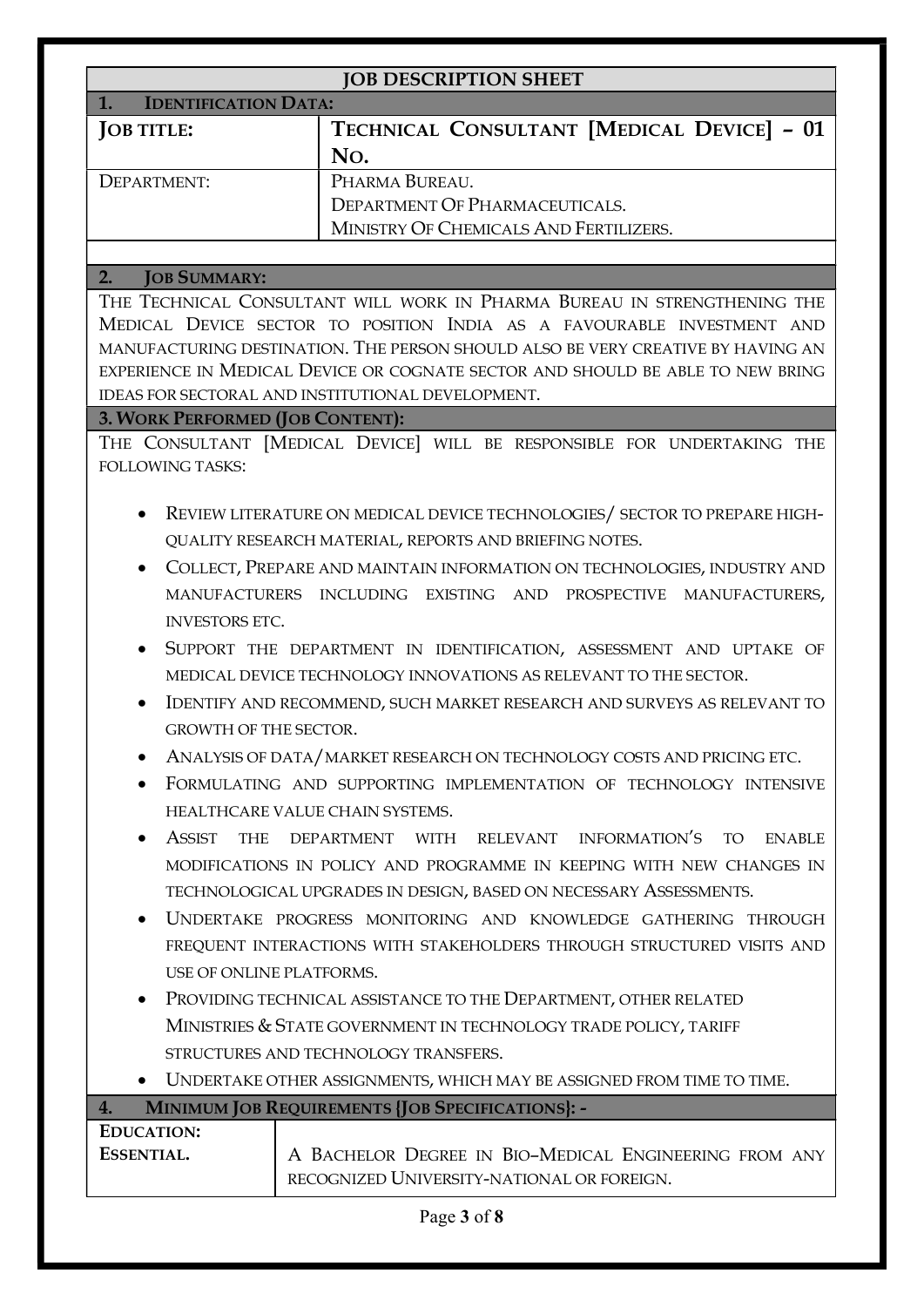| DESIRABLE.              | PERSONS WITH HIGHER OR ADDITIONAL QUALIFICATIONS, RESEARCH<br>EXPERIENCE, PUBLISHED PAPERS AND POST QUALIFICATION                                                                                                                                                                                                          |  |  |  |  |
|-------------------------|----------------------------------------------------------------------------------------------------------------------------------------------------------------------------------------------------------------------------------------------------------------------------------------------------------------------------|--|--|--|--|
|                         | EXPERIENCE IN THE RELEVANT FIELD WOULD BE PREFERRED.                                                                                                                                                                                                                                                                       |  |  |  |  |
| AGE:                    | MAXIMUM AGE LIMIT SHOULD NOT BE ABOVE 40 YEARS AS ON<br>01.12.2021.                                                                                                                                                                                                                                                        |  |  |  |  |
| <b>EXPERIENCE:</b>      | 4 YEARS POST QUALIFICATION WORK EXPERIENCE IN THE FIELD OF<br>MEDICAL DEVICES REGULATORY AFFAIRS / MEDICAL DEVICES<br>PRICING / MEDICAL DEVICES PRODUCTION / MEDICAL DEVICES<br>DATA ANALYSIS AND RESEARCH IN THE FIELD OF MEDICAL DEVICES<br>AND RELATED SUBJECT.                                                         |  |  |  |  |
| <b>ABILITIES:</b>       | MUST HAVE IN-DEPTH KNOWLEDGE OF SECTORS OR SUB-SECTORS.<br>EXCELLENT COMMUNICATION AND WRITING SKILLS<br>RESEARCH AND ANALYTICAL SKILLS.<br><b>GOOD KNOWLEDGE OF WORKING IN MS OFFICE.</b>                                                                                                                                 |  |  |  |  |
| <b>REMUNERATION:</b>    | MONTHLY REMUNERATION OF RS. 80,000/- TO RS. 1,45,000/- WILL BE<br>PAYBLE. THE ACTUAL REMUNERATION WILL BE DECIDED BY THE<br><b>SELECTION</b><br><b>COMMITTEE</b><br>CONSULTATIONS<br>AFTER<br>THE<br><b>WITH</b><br>APPLICANTS CONSIDERING HIS/HER DOMAIN SPECIALIZATION AND<br>YEARS OF EXPERIENCE IN THE RELEVANT FIELD. |  |  |  |  |
| <b>APPLICATION FEE:</b> | NIL.                                                                                                                                                                                                                                                                                                                       |  |  |  |  |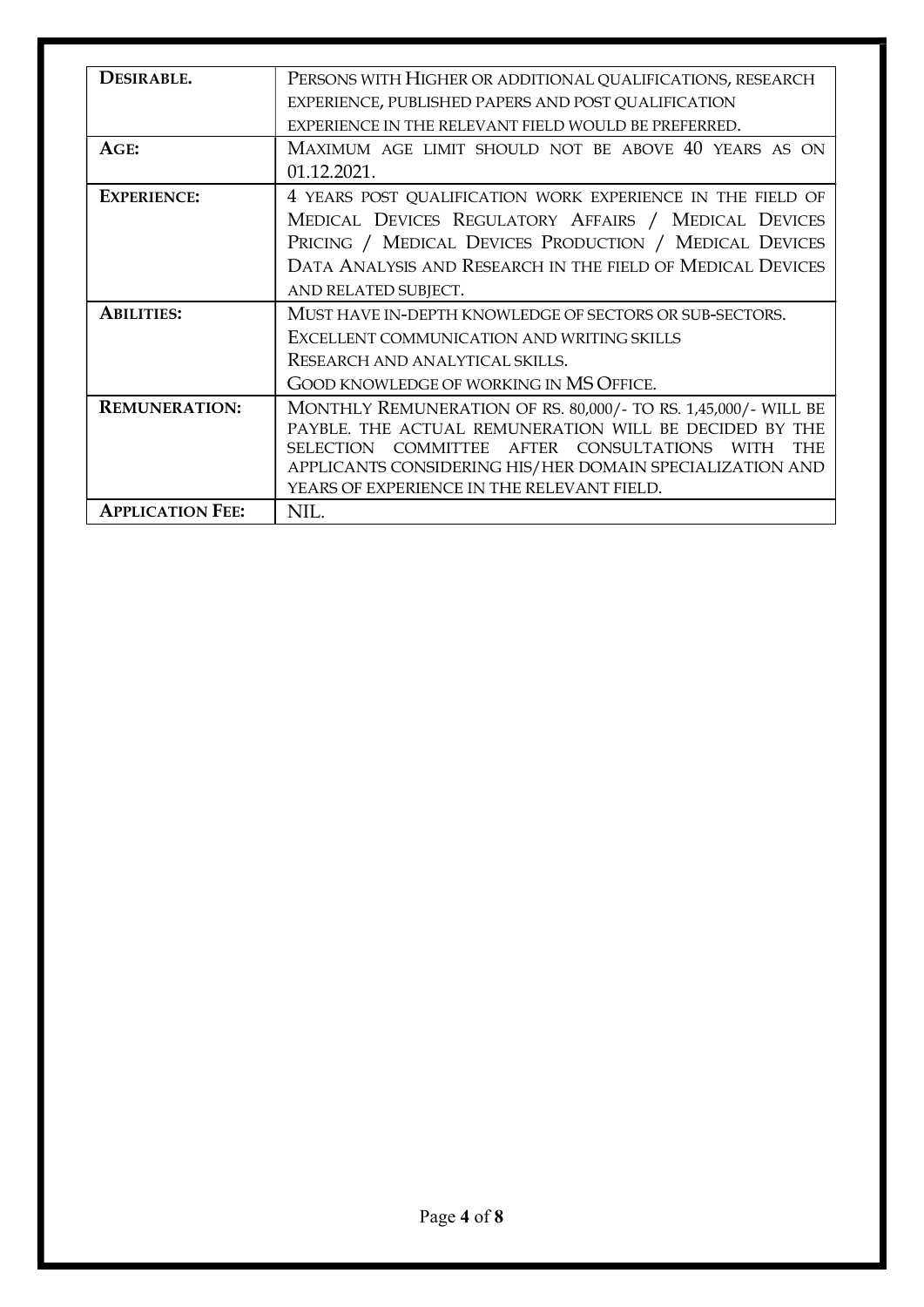# Terms & Conditions

- 1. TA/DA: The Individual consultants may be required to undertake domestic tours subject to approval of competent authority and they will be allowed TA/DA reimbursement at par admissible to Under Secretary to the Government of India.
- 2. Standards of Conduct: The Technical Consultants shall comply with all laws/rules and regulations bearing upon the performance of their duties. Failure to comply with the same is grounds for termination of the services of the individual Consultant.
- 3. Prohibition of Sexual Exploitation and Abuse: In the performance of his duties, the individual Consultants shall comply with the Sexual harassment of Women at Workplace (Prevention, Prohibition and Redressal) Act, 2013. Any breach of the provisions thereof shall a ground for termination of his services. Any further action may also be recommended for appropriate legal action.
- 4. Service Incurred Death or Grievous Injury: In the event of death or grievous injury to the individual consultant during the course of his duties, compensation may be payable as per extant guidelines of the Department.

# 5. Other Terms & Conditions of the Contract:

- a)
	- (i.) Candidates shall be hired on contractual basis for a given piece of work or for a period up to 1 year. This term can be extended up to 3 years depending on the performance of the candidate or need of the Department.
	- (ii.) The Consultants shall be selected by a Selection Committee set up by the Department.
- b) The contract can be terminated at any time by the Department giving one month's notice without assigning any reason. The services can also be terminated if the competent authority is dissatisfied with their performances.
- c) The Consultants shall perform the duties assigned to him. The competent authority reserves the rights to assign any duty as and when required. No extra/additional allowance will be admissible in case of such assignment.
- d) Consultants shall be eligible for 08 days leave during the period of one year beside the Gazetted holidays. However, un-availed leave shall not be carried forward, in case of extension beyond one year.
- e) 'No work no pay' will be applicable during the period of contract, if more than prescribed leave will be taken.
- f) Basic support like office space, furniture, stationery, computer, access to internet etc. will be provided where needed by the department so that assigned duties may be handled smoothly.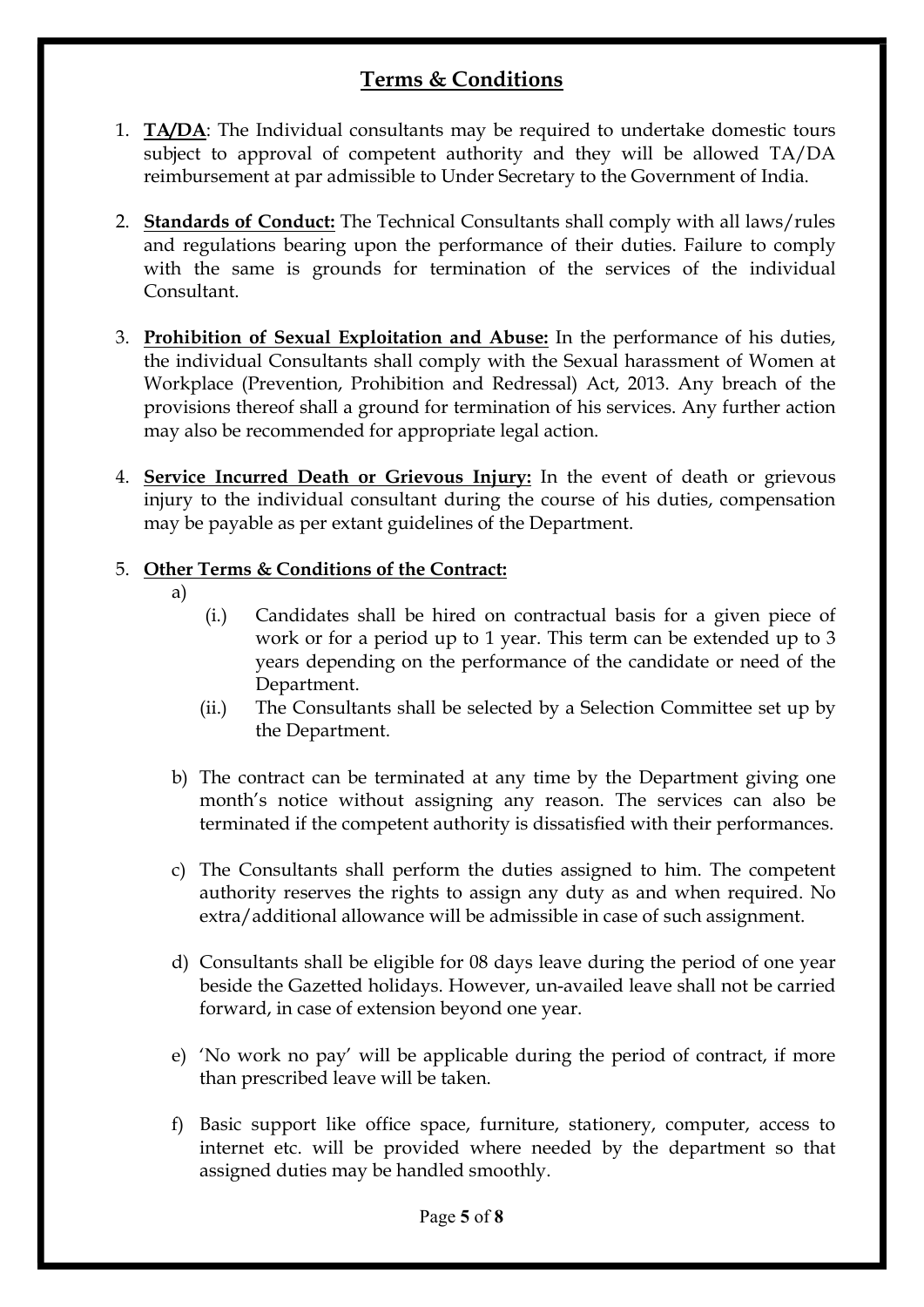- g) Selected Personnel hired as Technical Consultants will be offered appointment letters to get the assignment. They would be required to join within prescribed period as indicated in the appointment letter.
- h) The Consultant shall not be entitled to any benefit like Provident Fund, Pension, Insurance, Gratuity, Medical Attendance Treatment, Seniority, Promotion etc. or any other benefits available to a Government Servant appointed on regular basis.
- i) The Consultants will not be granted any claim or right or preference or regular appointment to any post in Government set up.
- j) The Consultants shall not be entitled to any TA for joining the appointment.
- k) If any declaration given or information furnished by Consultant proves to be false or if he/she is found to have willfully suppressed any material information, he/she will be liable for removal from such contract and also such other action as the Government may deem necessary.
- l) The hiring/contract will be subject to physical fitness and the consultant is required to submit a certificate to this effect at the time of joining.

Interested, eligible candidates can send their applications at recruitment@janaushadhi.gov.in or can send their applications (Hard Copies) by post/courier to CEO, PMBI at E-1, 8th Floor, Videocon Tower, Jhandewalan Extn., New Delhi - 110055 up to 14.02.2022 (Till 05:00 PM). Application form along with detailed terms & conditions, qualification for engagement etc. are available at our website: www.janaushadhi.gov.in .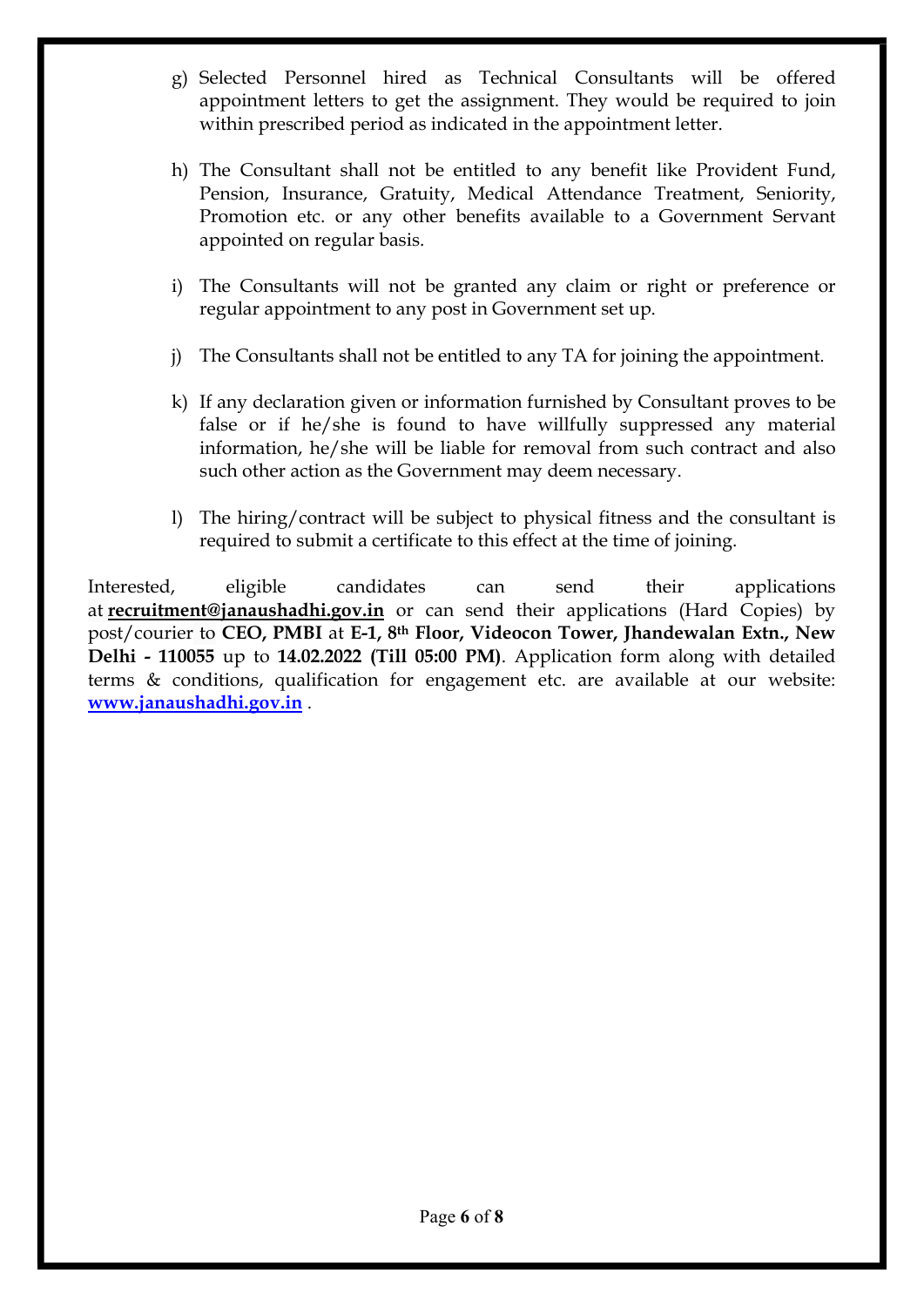# PHARMACEUTICALS & MEDICAL DEVICES BUREAU OF INDIA (PMBI)



(Set up under the aegis of Department of Pharmaceuticals, Govt. of India) E-1, 8th Floor, Videocon Tower, Jhandewalan Extn., New Delhi – 110055



| Application for the post of ___  |                |                 |
|----------------------------------|----------------|-----------------|
| 1. Name of the Candidate         | $\ddot{\cdot}$ |                 |
| 2. Sex (Male/Female/Others)      |                | Recent<br>Photo |
| 3. Father's/Mother's Name        |                |                 |
| 4. Age & Date of Birth           |                |                 |
| 5. Permanent Residential Address |                |                 |
| 6. Present Mailing Address       |                |                 |
| 7. Contact No. & Email Id        |                |                 |
| 8. Nationality                   |                |                 |
| 9. Marital Status                |                |                 |

### 10. Educational Qualification (Starting from matriculation onwards):

| S.<br>No. | Course/Certificate/<br>Diploma/Degree | Board/University | Year of<br>Passing | <b>Subjects (Main)</b> | $\%$ age of<br><b>Marks</b> |
|-----------|---------------------------------------|------------------|--------------------|------------------------|-----------------------------|
|           |                                       |                  |                    |                        |                             |
|           |                                       |                  |                    |                        |                             |
|           |                                       |                  |                    |                        |                             |
|           |                                       |                  |                    |                        |                             |
|           |                                       |                  |                    |                        |                             |
|           |                                       |                  |                    |                        |                             |